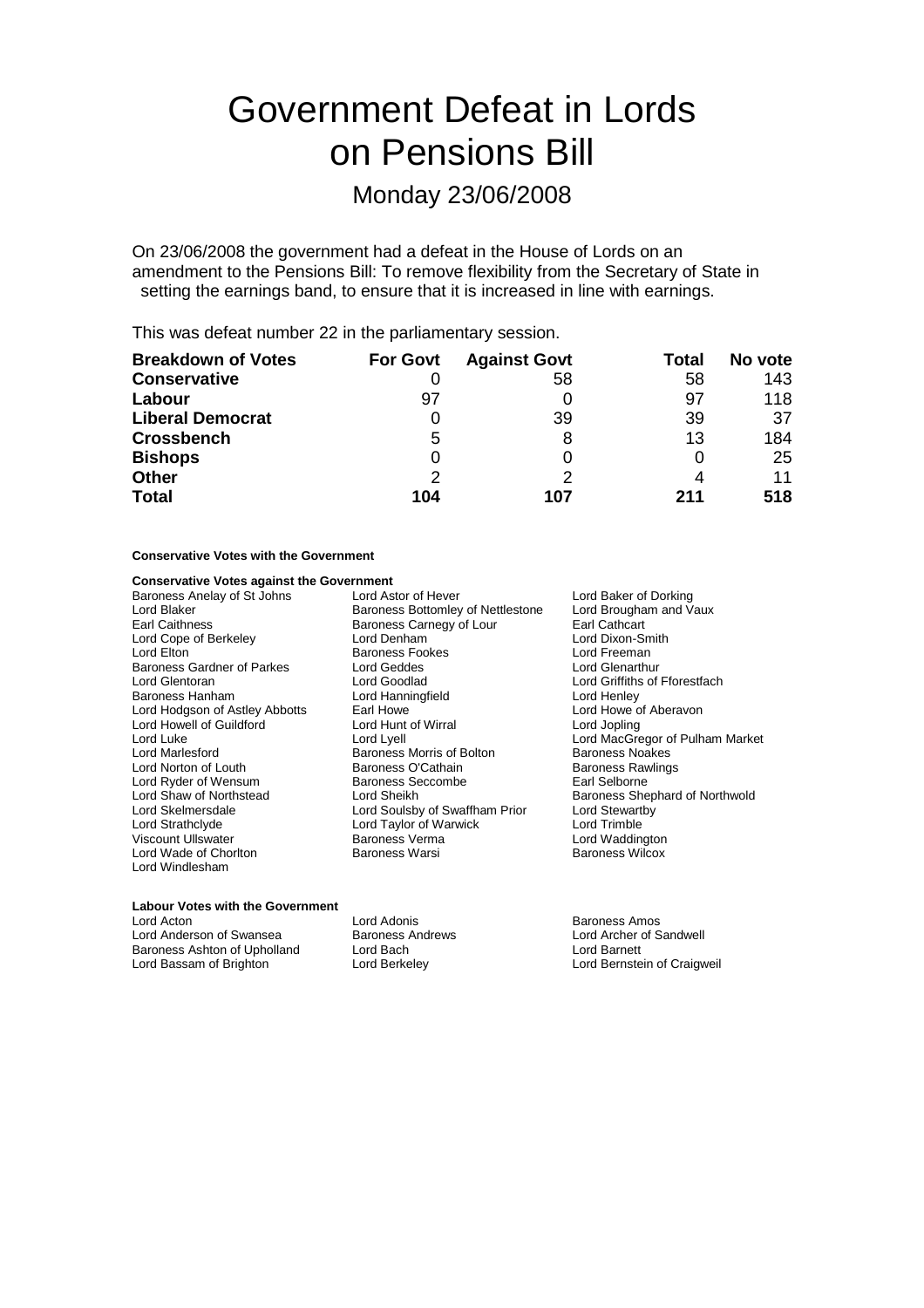Lord Brett (Cord Brooke of Alverthorpe Ford Brookman Lord Brookman Lord Brookman Lord Brookman Lord Clark of Windermere Lord Campbell-Savours Lord Christopher Lord Christopher Lord Clark of Wind<br>Lord Clarke of Hampstead Lord Corbett of Castle Vale Baroness Corston Lord Clarke of Hampstead Lord Corbett of Castle Vale<br>
Lord Darzi of Denham<br>
Lord Davies of Coity Baroness Dean of Thornton-le-Fylde Lord Eatwell Lord Elder Lord Elder Lord Evans of Parkside<br>Baroness Falkender Baroness Farrington of Ribbleton Lord Faulkner of Worcester Baroness Falkender Baroness Farrington of Ribbleton Lord Filkiner Corp. Baroness Ford Lord Filkin **Exercise State Baroness Ford** Ford Foulkes of Cumnock<br>Baroness Gale Baroness Gibson of Market Rasen Baroness Golding Baroness Gale Baroness Gibson of Market Rasen Baroness Golding<br>
Baroness Gould of Potternewton Lord Graham of Edmonton Lord Griffiths of Burry Port Lord Harris of Lord Harris of Lord Harrison Lord Hart of Chilton **Lord Haworth** Baroness Hollis of Heigham<br>
Lord Howarth of Newport Baroness Howells of St Davids Lord Hoyle Lord Howarth of Newport **Baroness Howells of St Davids** Lord Hoyle<br>
Lord Howarth of Newport **Baroness Lord Irvine of Lairg** Baroness J Lord Hunt of Kings Heath Lord Irvine of Lairg Baroness Jay of Paddington<br>
Lord Jones Lord Irvine of Lord Judd<br>
Lord Judd Lord Lea of Crondall **Lord Leitch** Lord Leitch Lord Levy<br>
Lord Lord Lord Macdonald of Tradeston Lord Maxton Lord Lofthouse of Pontefract Lord Macdonald of Trade<br>Baroness McIntosh of Hudnall Lord McKenzie of Luton Baroness McIntosh of Hudnall Lord McKenzie of Luton Baroness Morgan of Drefelin<br>Lord Morgan Baroness Morris of Yardley Lord Morris of Handsworth Lord O'Neill of Clackmannan Lord Pendry Corporation Baroness Pitke<br>
Lord Plant of Highfield Corporation Lord Prvs-Davies Corporation Baroness Quin Lord Plant of Highfield Lord Prys-David Lord Prys-David Baroness Rendell of Babergh Lord Rosser Baroness Scotland of Asthal Viscount Simon Lord Snape Lord Stone of Blackheath Lord Taylor of Blackburn<br>
Lord Truscott Lord Tunnicliffe Lord Truscott **Lord Tunnicliffe** Exercise Baroness Turner of Camden<br>
Baroness Wall of New Barnet Baroness Warwick of Undercliffe Baroness Whitaker Baroness Wilkins

Baroness Billingham Baroness Blood Borrie<br>
Lord Bradley Lord Borrie<br>
Lord Bragg<br>
Lord Bragg Lord Davies of Coity Lord Davies of Oldham Lord Desai Lord Dubs Baroness Gould of Potternewton Lord Graham <br>Lord Harris of Haringey Lord Harrison Lord Jones Lord Jordan Lord Judd Extra Baroness Morris of Yardley Lord Morris of Handsworth Baroness Pitkeathley **Lord Rosser Communist Conservation Conservation Conservation Conservation Conservation Conservation Conservation**<br>
Lord Snape Baroness Warwick of Undercliffe

Lord Brennan<br>Lord Brookman

**Labour Votes against the Government**

#### **Liberal Democrat Votes with the Government**

## **Liberal Democrat Votes against the Government**

Baroness Bonham-Carter of Yarnbury Lord Bradshaw Lord Clement-Jones **Lord Cotter** Lord Cotter **Lord Dykes**<br>
Viscount Falkland **Containst Containe** Baroness Falkner of Margravine Baroness Garden of Frognal Viscount Falkland The Baroness Falkner of Margravine Baroness Garden of Baroness Garden of Baroness Garden of<br>Baroness Hamwee Trafford Lord Kirkwood of Kirkhope Lord Lee of Trafford Baroness Hamwee<br>
Lord Lester of Herne Hill<br>
Baroness Ludford<br>
Baroness Ludford Baroness Maddock **Earl Mar and Kellie Earl Mar and Kellie** Lord McNally<br>Baroness Miller of Chilthorne Domer Baroness Neuberger **Earl Lord Oakeshott of Seagrove Bay** Baroness Miller of Chilthorne Domer Baroness Neuberger Lord Cakeshott Charles Lord Oakeshott Cord Charles Lord Rennard Lord Razzall<br>
Lord Roberts of Llandudno<br>
Lord Roper Lord Shutt of Greetland Lord Smith of Clifton Lord Shutt of Creense<br>
Lord Thomas of Gresford Baroness Thomas of Winchester Lord Tordoff Lord Thomas of Gresford Baroness Thomas of Winchester<br>
Lord Wallace of Saltaire Baroness Walmsley

**Baroness Ludford** Lord Mackie of Benshie<br> **Earl Mar and Kellie** Lord McNally Lord Roper<br>
Lord Smith of Clifton<br>
Lord Teverson

Lord Stevens of Kirkwhelpington

Baroness Barker<br>Lord Carlile of Berriew Baroness Williams of Crosby

## **Crossbench Votes with the Government**

Lord Birt Lord Dearing Lord Elystan-Morgan

**Crossbench Votes against the Government**<br>Lord Alton of Liverpool Lord Craig of Radley Lord Alton of Liverpool **Lord Craig of Radley** Baroness Greengross<br>
Baroness Howe of Idlicote **Lord Kilclooney** Lord Cord Mawson Baroness Howe of Idlicote Lord Palmer Lord Patel